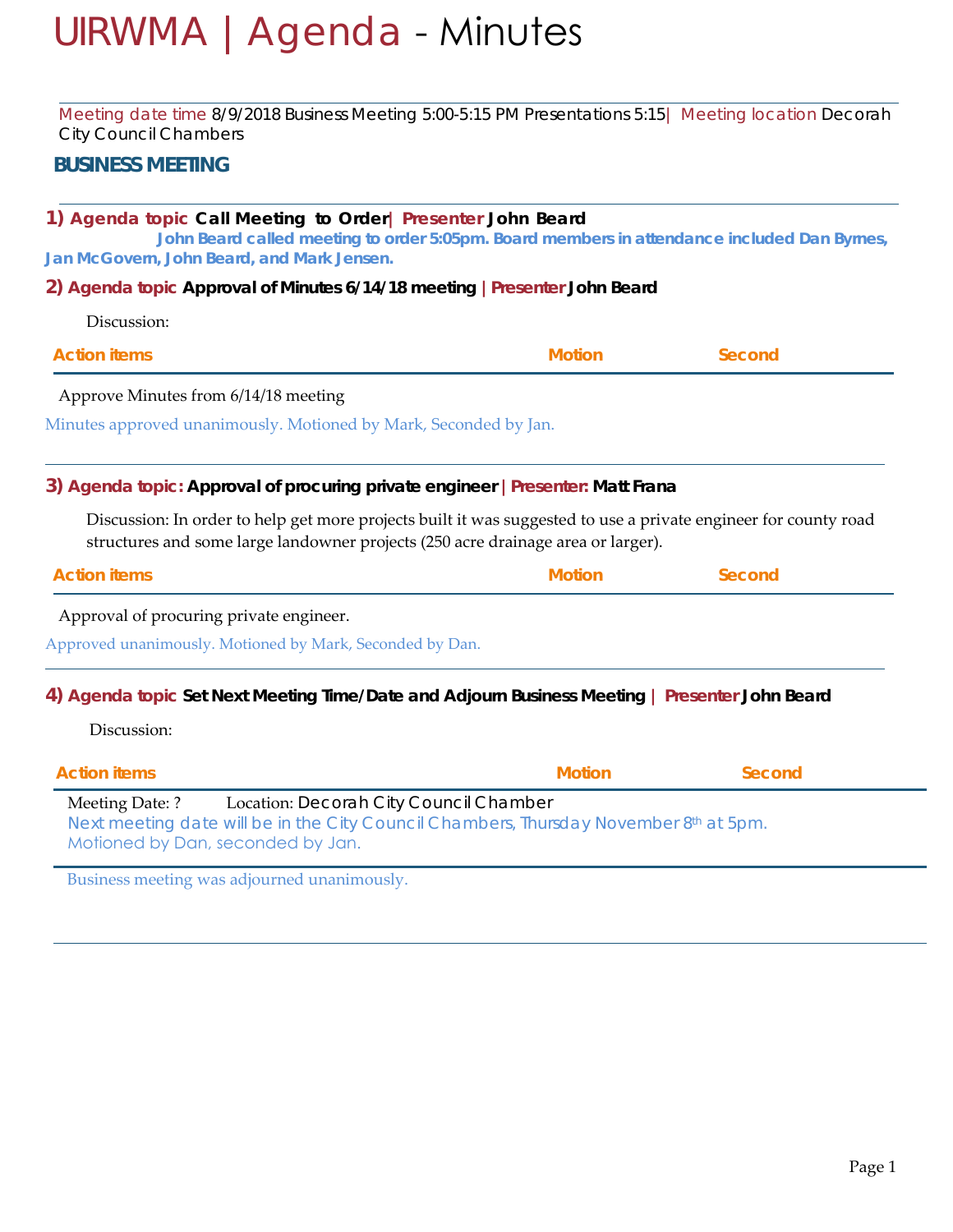# UIRWMA |Agenda

# **Presentations:**

#### **University of Iowa Center for Evaluation and Assessment (CEA):**

## • *Julie Kearney - Meeting Attendee Survey*

o Survey was passed out to those in attendance and collected at the end of the meeting.

## **Update from Northeast Iowa RC&D:**

- *Upper Iowa River Watershed Plan Development Update*
	- o Extension granted to RC&D UIR Watershed Plan by Winneshiek County to the allow for the incorporation of Iowa Flood Center data. The new due date is April 2019
	- o Discussed Education and Outreach chapter of the plan. A copy was distributed to each board member for review before the next board meeting.

## **Upper Iowa River WMA Coordinator Update:**

- *Matt Frana - UIR Project Coordinator Update*
	- o Two new HUC12 watersheds were added to the priority watersheds where funding could be utilized (Trout Creek and The Community of Nordness). For the time being focus will remain in the 1st four selected watersheds. If project interest dwindles, we may then move into the other watersheds.
	- o IEDA is looking into getting the cost-share increase to 90%. Should know in September if increase is approved.

## **Natural Resources Conservation Service**

- *Todd Duncan – Soil Health* 
	- o Todd discussed the importance of soil health. He did the slake test and infiltration test to illustrate the difference between healthy and degraded soils and how it affects the ability of the soil to infiltrate and hold water, reduce soil erosion, and prevent nutrient leaching.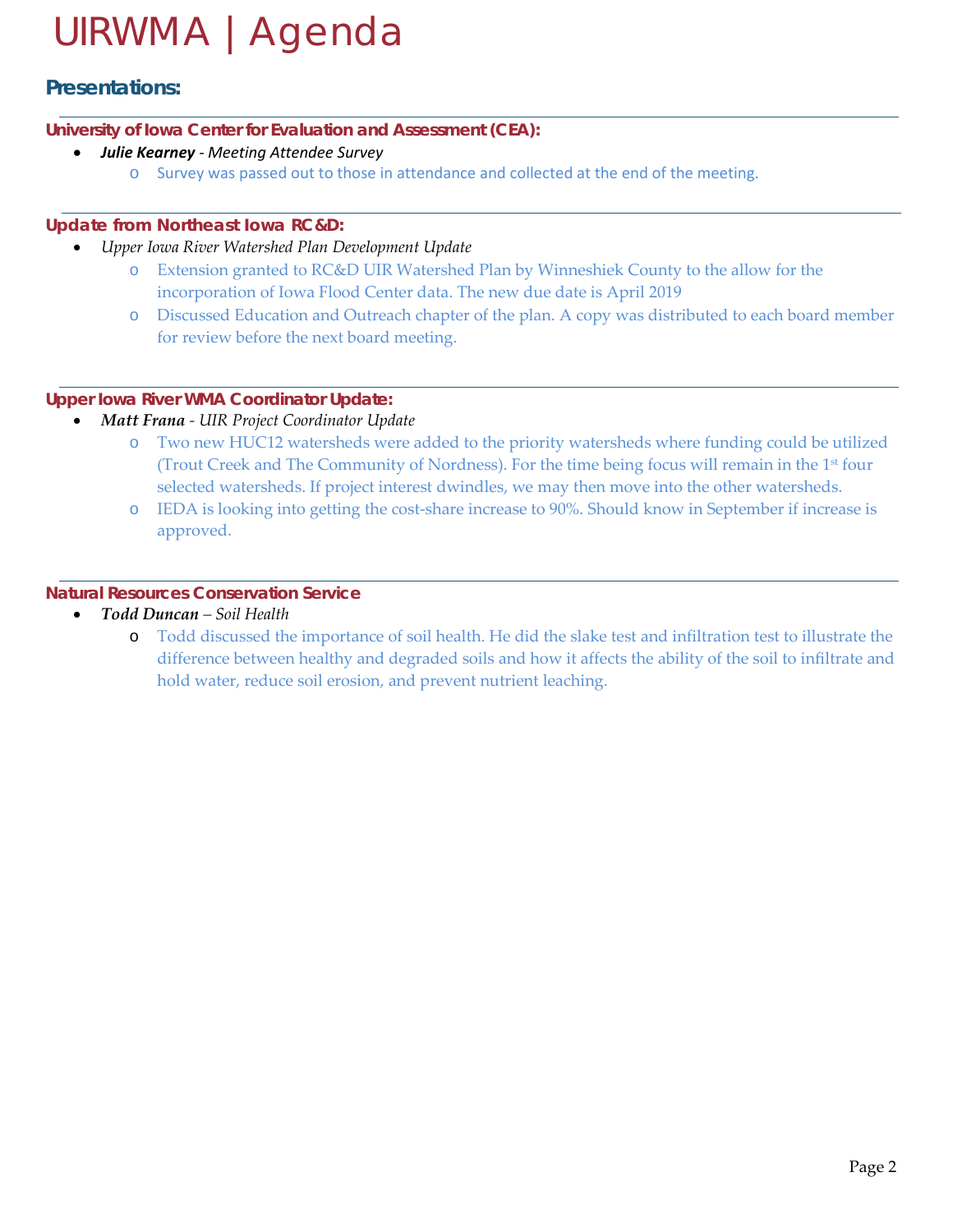# **UIR-WMA Meeting 8/9/18 Matt Frana - Project Coordinator Update:**

#### **Project Progress**

- **Cost-share increase update**
	- o Moving from 75% 90%

*"Public comments were accepted through July 16. Following the* 

*public comment period, IEDA submitted the amendment request to HUD. There is no set requirement for how quickly HUD must decide on our amendment request. IEDA is anticipating a 30-45 day period for HUD to respond. The HUD person initially reviewing the amendment request is out of the office until August 7. HUD is visiting Iowa the week of September 10. We hope we will receive a response to our amendment request prior to that, but if not we will work to get a response while they are here".*

*From Jeff Geerts – Special Projects Manager – Iowa Economic Development*

#### • **Added 2 new HUC12's to the project watersheds** (see back map)

- o Trout Creek
- o Community of Nordness

Will only go into these watersheds if project interest is low, or a really good project would come about.

Excerpts from Technical Meeting Notes (8/8/17):

| HUC12 tally:     |                 |                            |
|------------------|-----------------|----------------------------|
| Canoe Creek – 44 | Coon Creek – 12 | Community of Nordness $-2$ |
| Ten Mile – 37    | Trout Creek – 7 | Dry Run – 3                |
| North Canoe – 14 | Trout Run – 3   | Patterson – 2              |

Note: Trout Creek and Community of Nordness are 2 HUC 12s that are part of what is often referred to as "Trout Run." At the meeting we tallied together the votes for those 2 HUC 12s and Trout Run (which is not itself an eligible HUC 12) under the title "Trout Run."

A question was raised about landowner interest in Trout Run (Trout Creek, Community of Nordness). Duncan said he thought a couple of landowners in Trout Run would be interested in practices. Others agreed that a few well-placed practices in Trout Run would valuable (for Fisheries, Recreation, community flood impact— Freeport).

#### • **Met with NRCS, County Engineers, & Grant Administrator** (7/26/18)

- o Discussed how to acquire fill and easements for road structures.
	- County will purchase fill and easements as part of their contribution.

#### • **Additional Updates**

- o In discussion with landowners about a new road structure site (North Canoe).
- o Starting to get a few projects through the Archeological Review. Next steps…Environmental Review
- o Working with ISU on a Prairie STRIPS article for press release in local newspapers.
- o Working with ISU to do Soil Health Demonstration at the Tri-State Ag and Dairy Expo (Sept  $13<sup>th</sup>$

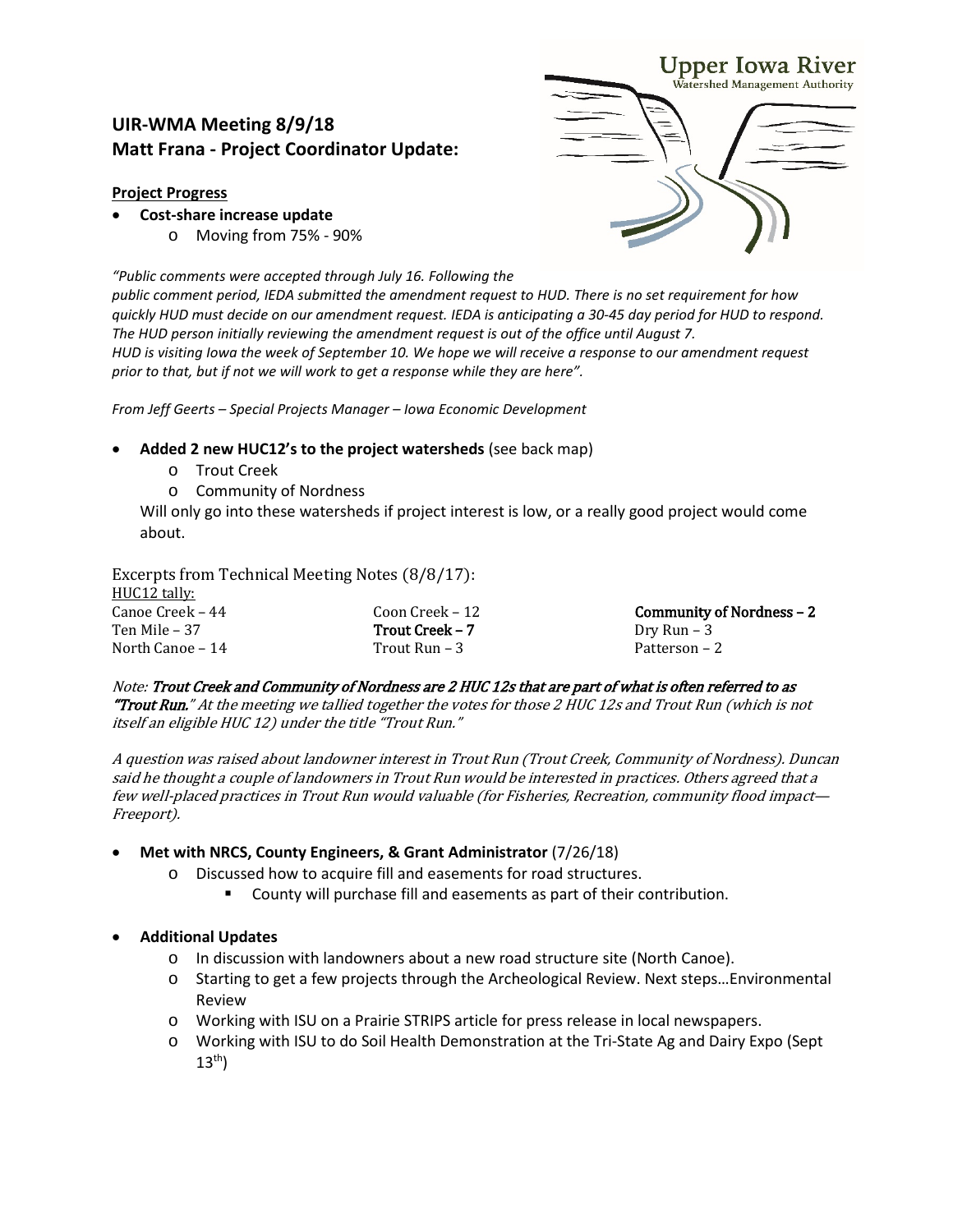